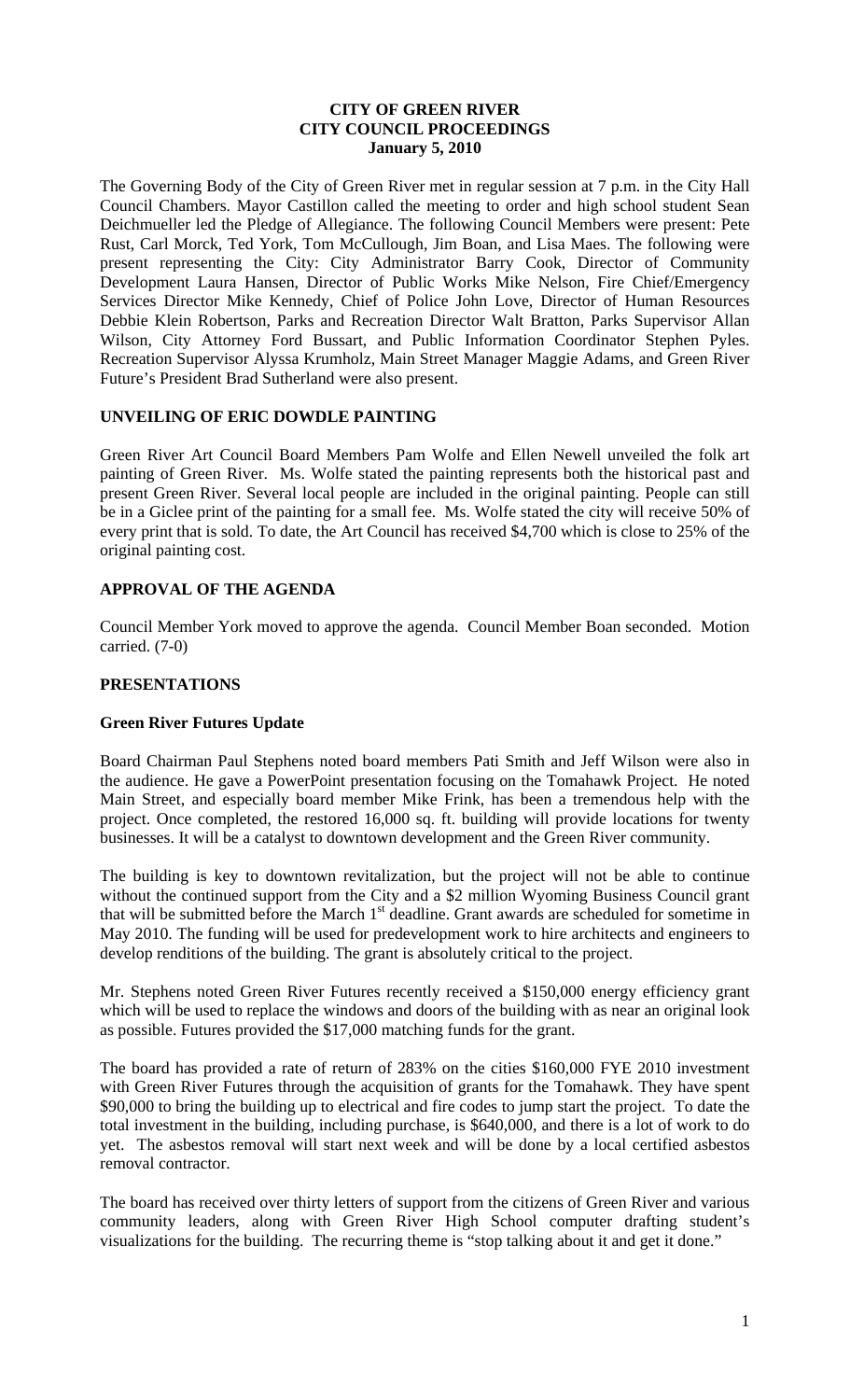In closing, Mr. Stephens emphasized the importance of showing City and Futures unanimity on the project to the Wyoming Business Council. He thanked the governing body for their support in the past and in the future. Futures is here to be a work force for the City. They have nine qualified volunteers on the board that can carry out economic development projects. They can accomplish a lot with a collaborative effort.

## **Drawing for Main Street Shopping Spree**

Main Street Promotions Committee Member Mike Frink reported sixteen businesses participated in the promotion with 723 entries. There was a minimum purchase of \$19.99 required to enter the drawing.

Mayor Castillon drew the winners. Betty Simmons won the \$250 shopping spree, and Teresa Freeman won the \$100 shopping spree.

## **PROCLAMATIONS**

## **National Mentoring Month**

Representatives from Big Brothers Big Sisters read the proclamation, and Mayor Castillon proclaimed the month of January 2010 as National Mentoring Month.

## **Community Radon Action Month**

Laura Hansen read the proclamation, and Mayor Castillon proclaimed January 2010 as Community Radon Action Month.

Responding to questions from the governing body, Ms. Hansen stated people can contact the Community Development Department and they will give them information on how to obtain radon testing kits.

## **CITIZEN REQUESTS AND OTHER COMMUNICATIONS**

There were none.

#### **ORDINANCES**

#### **Prohibiting the Use of Cell Phone While Driving**

**First Reading:** An ordinance amending Chapter 24 of the Green River Code of Ordinances, to include Section 24-16 of the Green River Code of Ordinances, City of Green River, State of Wyoming, prohibiting the use of cell phones while driving.

Council Members Boan, McCullough, Maes, Rust, and York presented their support for and against the ordinance and directed questions to Chief Love regarding enforcement.

Chief Love feels the law is already covered under 24-12 Inattentive Driving. He believes it will be difficult to get a conviction on the proposed ordinance. He actually sees more accidents caused by people changing CD's than using the cell phone. If voluntary compliance is what the governing body is looking for the ordinance will do that.

Council Member Boan moved to approve the ordinance on first reading. Council Member McCullough seconded. Motion carried (6-1) with Council Member York voting no.

## **RESOLUTIONS**

## **Budget Increase for GRRC Exercise Equipment**

**R10-01:** A resolution for the governing body of the City of Green River, Wyoming, to approve an increase in expenditure authority in the General Fund to purchase exercise equipment for the Recreation Center in the amount of \$6,650.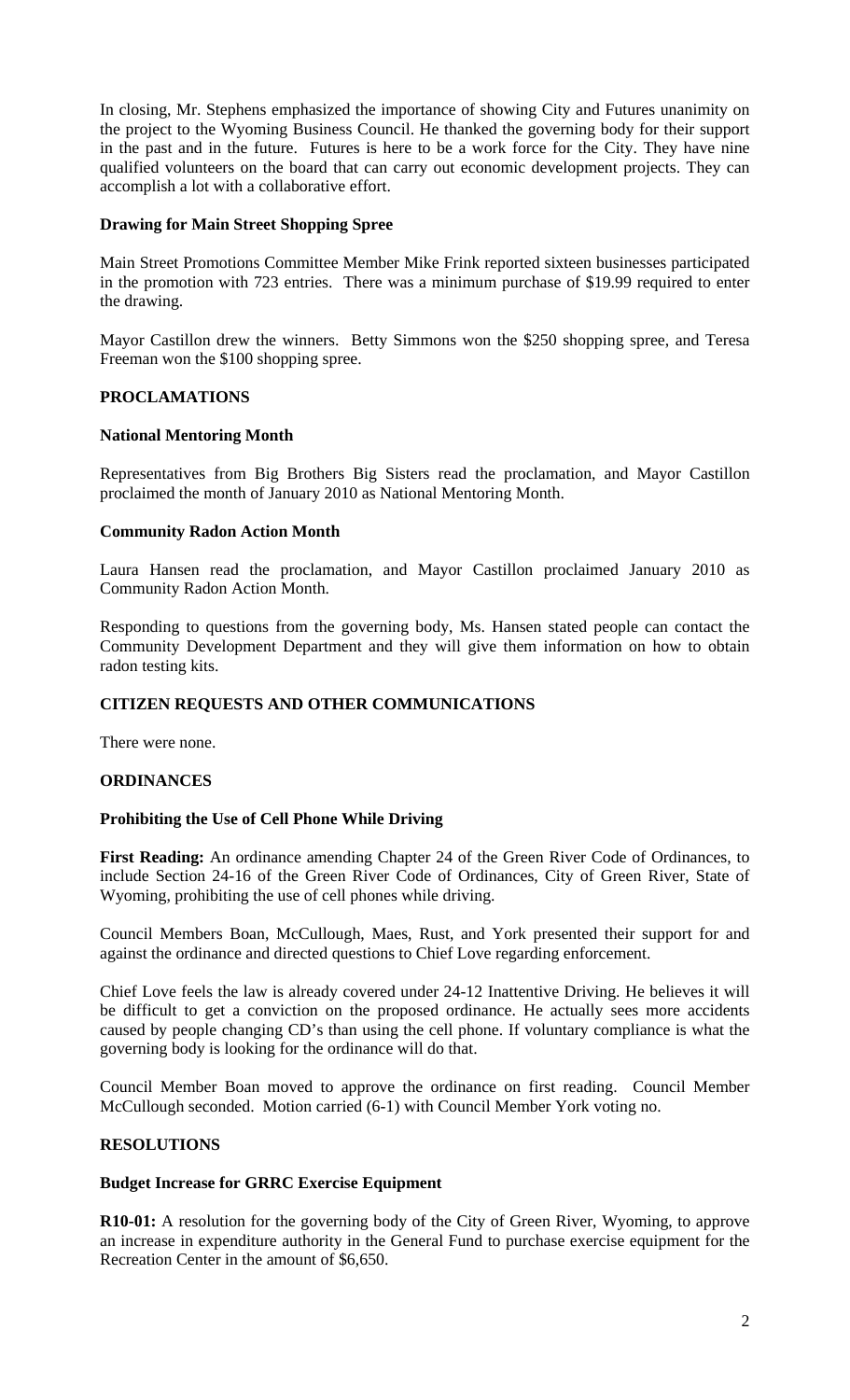Responding to a question from Council Member McCullough, Mr. Bratton stated only one of the sponsors had requested the return of their donation for the Make a Name for Yourself Program.

Council Member McCullough moved to approve the resolution. Council Member Maes seconded. Motion carried. (7-0)

## **Budget Increase for Bike Park Signage**

**R10-02:** A resolution for the governing body of the City of Green River, Wyoming, to approve an increase in expenditure authority in the Capital Projects Fund for a grant; to install signage for the Pump Park in the amount of \$1,000.

Mr. Bratton stated the city will be reimbursed the \$1,000 by the Travel and Tourism Board before June of 2010.

Council Member Maes moved to approve the resolution. Council Member Rust seconded. Motion carried. (7-0)

## **Budget Modification for GRRC Shower Remodel**

**R10-03:** A resolution for the governing body of the City of Green River, Wyoming, to approve a modification in expenditure authority in the General Fund and Capital Projects Fund for the Shower Remodeling Project for overruns at the Recreation Center in the amount of \$160.

Mr. Bratton stated there were additional advertising costs because of the length of time the Recreation Center was closed. The \$160 will cover it.

Council Member Rust moved to approve the resolution. Council Member McCullough seconded. Motion carried. (7-0)

## **Budget Increase for Police Special Response Vehicle**

**R10-04:** A resolution for the governing body of the City of Green River, Wyoming, to approve an increase in expenditure authority in the General Fund for a command vehicle in the amount of \$7,000.

Council Member York moved to approve the resolution. Council Member McCullough seconded. Motion carried. (7-0)

#### **Bank Depositories**

**R10-05:** A resolution establishing and officially designating bank depositories for the purpose of earning a secured rate of return for the City of Green River.

Council Member McCullough moved to approve the resolution. Council Member Boan seconded. Motion carried. (7-0)

#### **Wyoming Main Street Participation**

**R10-06:** A resolution for the governing body of the City of Green River, Wyoming, authorizing continued participation with Wyoming Main Street.

Responding to questions from Council Member McCullough, Ms. Adams stated the requirements to belong to Main Street are: (1) Application and then acceptance into the program; (2) Maintaining an active volunteer board; (2) Employing a full time Main Street manager; (3) A commitment to participating in the Wyoming Main Street Program, including maintaining a downtown office; (4) The necessary travel, training and operating budget for the local manager; (5) Implementation of a revitalization strategy using the Main Street Four Point Approach; (6) Maintaining standing committees in the areas of design, promotion, economic restructuring and organization which must meet monthly. (7) Development of annual work plans; (8) Submittal of monthly and annual performance reports to the state office; (9) Providing the state with all published materials monthly; (10) Have the local manager participate, as requested by the state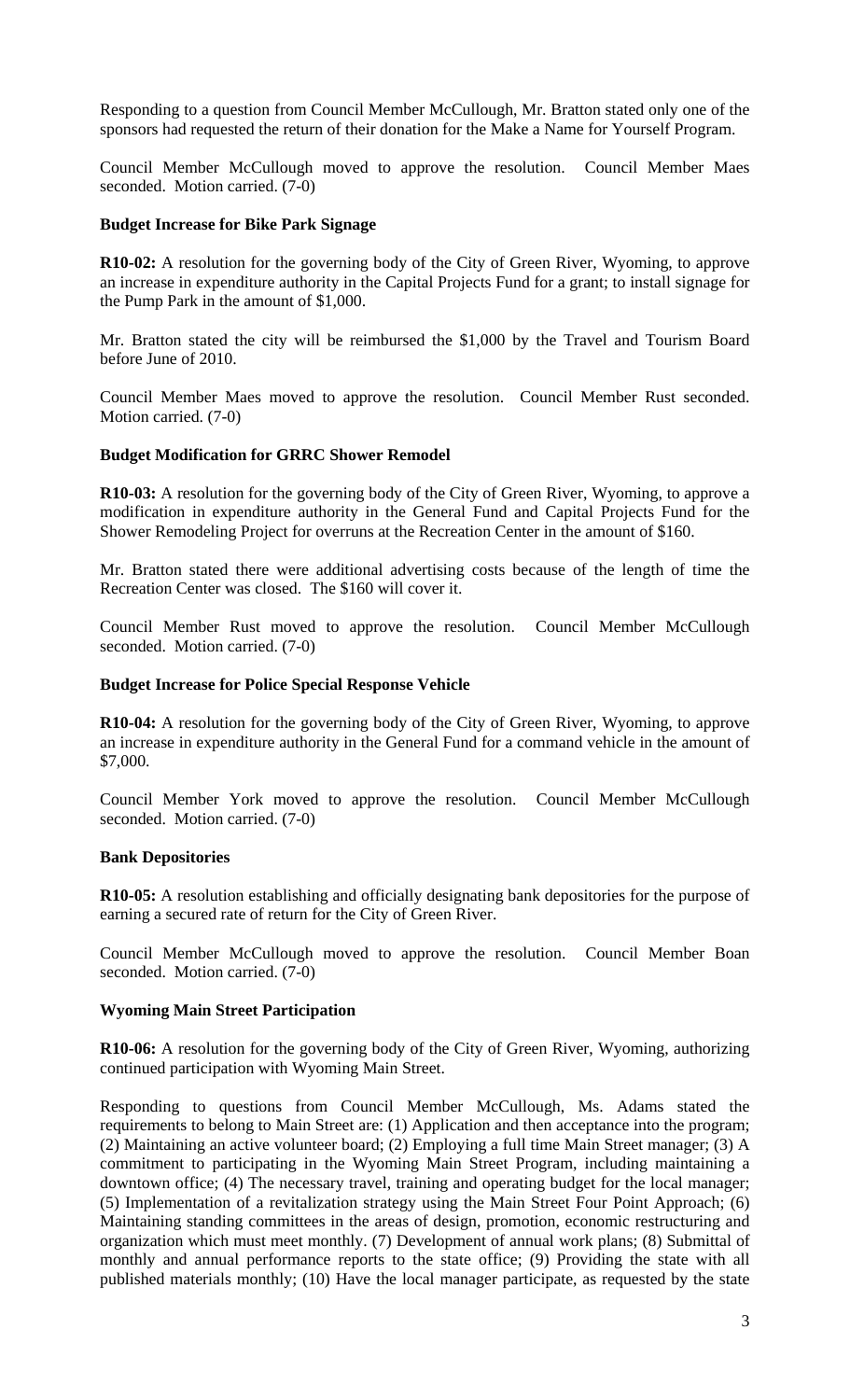manager in all required training sessions; (11) Promoting and encouraging board member and volunteer attendance at local, state, and nation training opportunities; (12) Acknowledging the state program for services provided through appropriate methods such as publications and signage; and (13) Signing a letter of agreement with Wyoming Main Street annually along with a yearly resolution to renew the partnership between the City and Wyoming Main Street.

Ms. Adams stated the City funded Main Street \$120,000 for personnel, and \$101,906 for operations for the FYE 2010 budget.

Responding to questions from Council Member McCullough, Ms. Adams stated some of the benefits to the City are: Main Street's focus on revitalization of our downtown; Green River Main Street's goals support the City's goals in revitalization and bringing people to the downtown area. They help support the local businesses. They also try to recruit the businesses the citizens would like to have in Green River. The community as a whole benefits from a Main Street program. It offers greater opportunity for growth and expansion. It increases sales and property tax base. The façade program allows the property owners to make improvement investments with some assistance, which will also bring more people to Green River. Main Street does a lot of promotions to try and attract business for the downtown merchants. She has also helped local business with marketing ideas.

Council Members Maes and Rust commended Ms. Adams on the great job the Main Street group is doing for the local residents and to promote tourism.

Council Member Morck moved to approve the resolution. Council Member Boan seconded. Motion carried. (7-0)

# **COUNCIL ACTION ITEMS**

# **Election of Council Officers**

Council Member Boan nominated Tom McCullough as council president, Council Member Morck seconded. Council Member Rust nominated Council Member Ted York, he declined. The motion to appoint Council Member Tom McCullough as Council President carried. (7-0)

Council Member McCullough nominated Ted York as council vice-president, Council Member Rust seconded. Motion carried. (7-0)

## **Bid Award for Narcotics Detective Vehicle**

Council Member York moved to accept the bid of First Choice Ford in the amount of \$13,899 for the new narcotics detective vehicle, the total cost of which will be reimbursed by the HIDTA grant. Council Member Morck seconded. Motion carried. (7-0)

*Responding to a question from Council Member Morck later on in the meeting, Chief Love explained HIDTA stood for High Intensity Drug Trafficking Area. The City has received the grant for about ten years. The grant pays the salaries for one city narcotics officer to be in the task force and also buys the officer a vehicle. The I-80 corridor has been designated as one of the high intensity drug trafficking areas, and Green River is part of the I-80 corridor. Therefore, Green River has access to the grant funds.* 

#### **Contract for the 2010 Bill Thoman Jr. Wrestling Tournament**

Council Member York moved to sponsor the 2010 Bill Thoman Jr. – Wyoming Embroidery Wrestling Tournament in the amount of \$750. Council Member McCullough seconded. Motion carried. (7-0)

Council Member McCullough forewarned the local agencies, schools, and other groups that ask the City for funding to be aware as the council moves into another budget it will be tighter, and there may not be money available to fund them as was done in the past.

## **CONSENT AGENDA**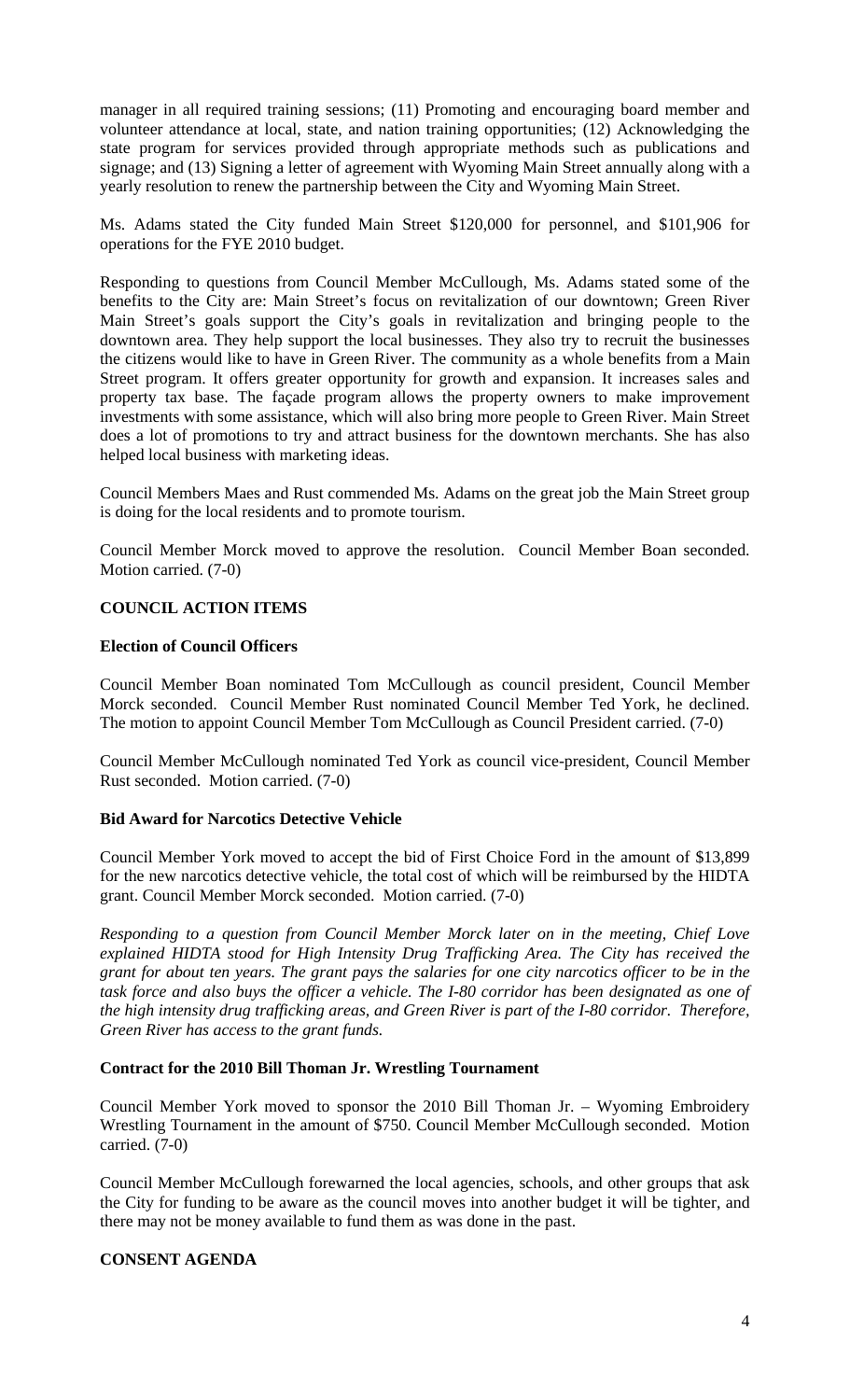Council Member Rust moved to approve the following consent agenda items. Council Member Maes seconded. Motion carried. (7-0)

- Authorization for the City Clerk to accept the Public Officials Disclosure Forms as submitted from Barry Cook, Jeff Nieters, Trish Mansfield, Chris Meats, Joyce Peverley, Ford Bussart, Mayor Hank Castillon, Council Members Pete Rust, Ted York, James Boan, Tom McCullough, Lisa Maes, and Carl Morck.
- The contract renewal with the Food Bank of Sweetwater County to assist with the G.R.E.E.N. Assistance Program.
- Authorization for John David to remove an old snow blower from the landfill.
- The 2010 Crystal Classic judge contracts with Bonnie Lampman in the amount of \$1,100 and John Onofrie in the amount of \$1,000.
- Approval of the Minutes for December 15, 2009
- Financial Reports and Payment of Bills: *Outstanding Invoices* = \$458,210.44<br>*Prepaid Invoices* = \$45,334.94 *Payroll Expenditures* = \$369,109.98 *Payroll Expenditures* = \$369,109.98 *Pre-authorization Payments* = \$803,075.00

# **CITY ADMINISTRATOR'S REPORT**

## Mr. Cook:

- Congratulated Human Resource Director Debbie Klein-Robertson on her completion of the two-year certification program from the International Public Management Association for Human Resources.
- The Rio Vista Water District public hearing was held last week on their proposed water line. He will try to get a copy of the report from Keller Associates since the project will have an impact on Green River. They will need to discuss the working relationship they want to have with Rio Vista in regards to getting water to the west.
- Reviewed the workshop agenda items for January  $12<sup>th</sup>$ .
- He reported on a video conference he participated in yesterday on the financing situation for local governments across the state of Wyoming. Mr. Cook noted the governor recommended a 64% cut for local government funding by the next biennium, while other state agencies were only cut by 18%. Several communities were talking about freezing positions, furloughs, and layoffs because of the financial conditions across the state of Wyoming.

He noted the state will also be participating in the Legislative Savings Revolving Account to the tune of \$91 million that goes into a discretionary savings account over and above what is already in there, which will create a balance of over \$340 million by July 1, 2010. Therefore, the local governments are asking the state not put more money into the account, and instead share some of the \$91 million with the local governments.

Statutorily, the state is required to put a certain percentage into the permanent mineral trust fund. Any money or savings that is generated over that statutory requirement also goes into a separate discretionary savings account. Projections are \$150 million over and above the statuary requirements will be placed in that account.

Today, the Wyoming Association of Municipalities (WAM) made a presentation in front of the Joint Appropriations Committee on the governor's recommendation for local government funding, and requested some of the money over and above the statutorily required savings be used to help the local governments.

## **CITY ATTORNEY'S REPORT**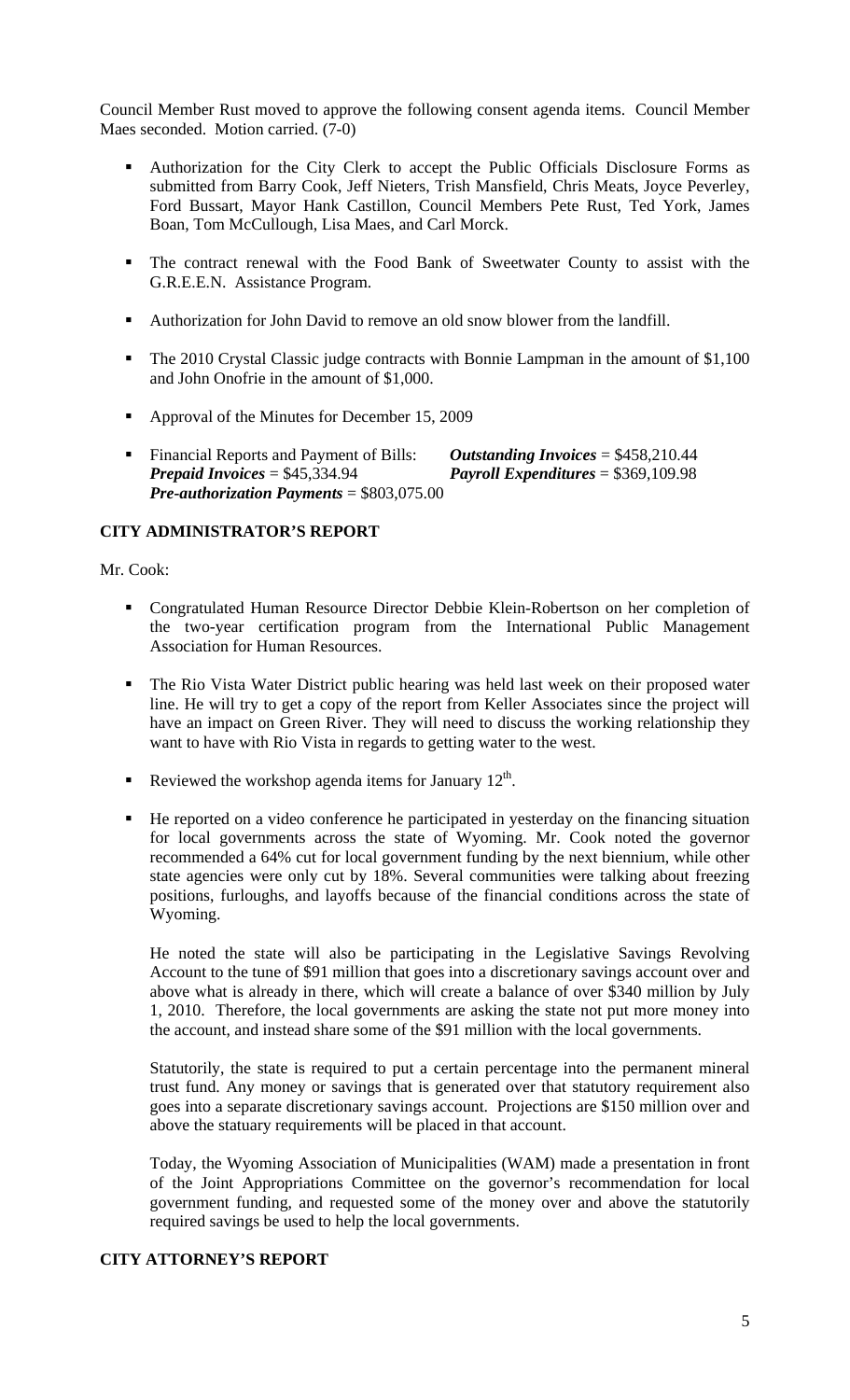Mr. Bussart had nothing to report.

## **MAYOR AND COUNCIL REPORTS**

Council Member Rust asked about the Mineral Trust Fund. Mr. Cook stated constitutionally he doesn't believe the money in that fund can be spent. Anything over and above what is statutorily required to be placed in the account is placed in a discretionary fund. Council Member Rust felt the discretionary funding should be distributed to the cities since the state already has billions of dollars in their savings.

Council Member Rust congratulated Council Member McCullough on his appointment as Council President.

Council Member York had nothing to report.

Council Member Maes noted the 250 participants at the New Year's Eve Middle School Party was a recorded. She felt Ms. Schumacher did a great job with the event.

Ms. Maes stated she attended the meeting with the legislators, and she feels our legislators understand the discretionary savings account. The Wyoming people need to start putting pressure on the legislators for local funding in order to get them to do something about the cities financial situations.

She also noted the sales tax had dropped to 5%. She also felt the state of Wyoming should consider a distribution of natural gas royalties similar to the state of Alaska. Perhaps a petition could be initiated to send to the state. Mr. Bussart explained how the royalties are distributed in Wyoming. She asked the citizens to contact their legislators about sharing the wealth with the cities.

Council Member Boan congratulated city staff on the success of the New Year's Eve Party. He thanked Mr. Cook, Mr. Nieters, and Mr. Bussart for keeping an eye on all of the City's grant money to make sure grant requirements are being met to keep the City out of "hot water".

Council Member McCullough thanked council for their votes appointing him as council president, and congratulated Council Member York on his vice-presidency. He hoped everybody has a great year in 2010. It looks like it is going to be an exciting one.

Council Member Morck asked Chief Love to explain HIDTA.

Mayor Castillon stated he talked with Mr. Cook and Mr. Nieters regarding the 64% reduction in revenues for local governments. He has asked Mr. Nieters to give the governing body some projections based on the reduction. He noted the proposed budget being submitted by the governor isn't necessarily the budget that will be approved. He feels the City needs to be proactive on the distribution of resources, and the citizens also need to do their part by contacting their legislators. He also wants some pressure put on the state to honor their commitment on the Food Tax and the Severance Tax.

Mayor Castillon noted the reduction in revenues is going to affect city employees. He doesn't think the Green River community understands the cut in the level of services that will be lost if the governor's proposed budget is approved. He will give Mr. Cook an updated list of what he wants to be considered regarding the next budget. He is hoping the City won't get to the point of furloughing employees or starting a reduction in work force. That is the last thing they want to consider. But there will be some major impacts to the 2010-2011 budget year.

Mayor Castillon noted Mr. Million was given until January  $28<sup>th</sup>$  to provide the list of end users for his project. However, Mr. Yeager and Mr. Parker still have their plans for use of water from the Green River. Mr. Bussart noted he had completed his review of the joint agreement, and it could be considered at the next water diversion meeting. Then he can move on with the hiring of the water expert attorney.

## **ADJOURNMENT**